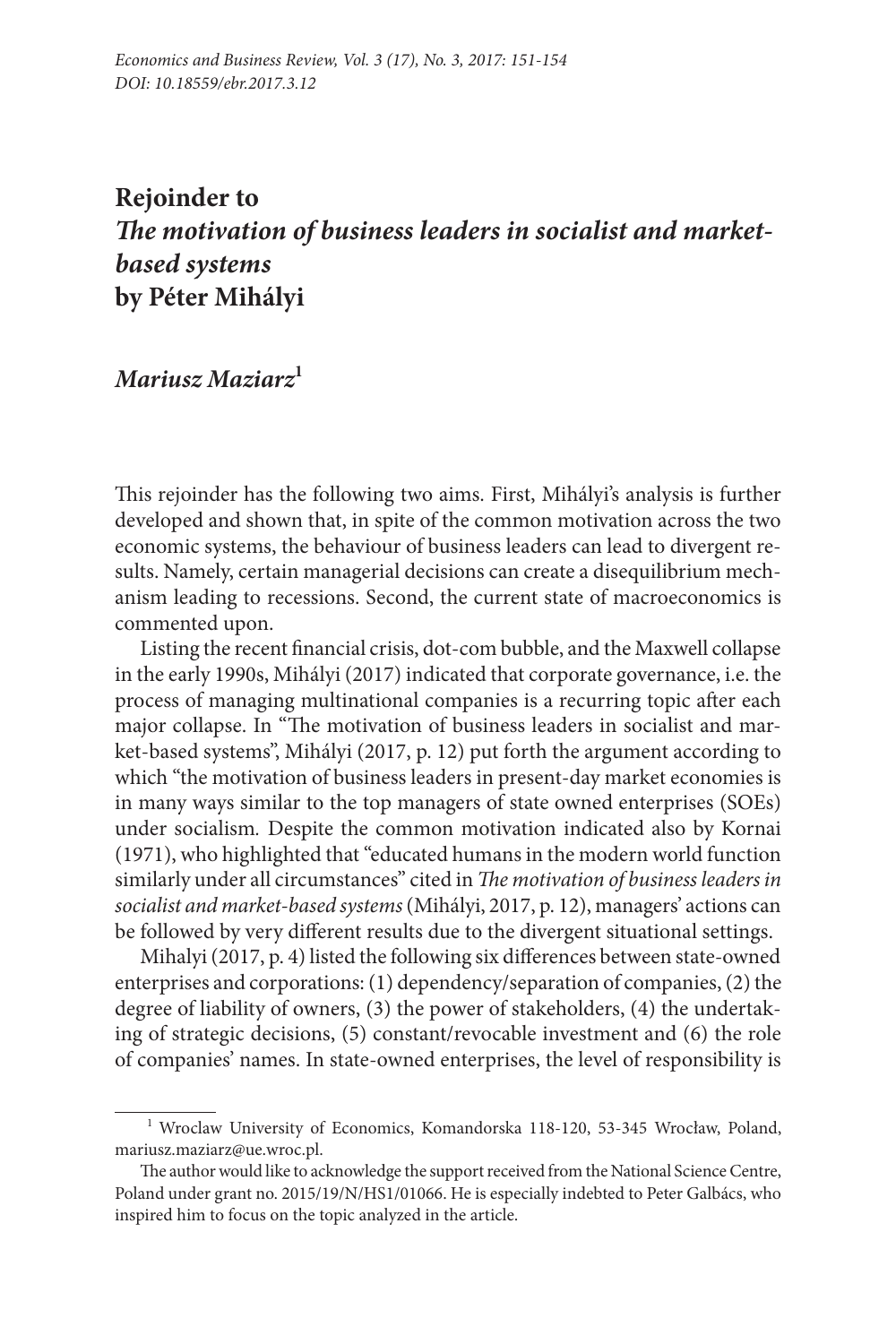not strictly defined: "[t]he totalitarian leader's and the state apparatus' responsibilities are not defined" (Mihalyi, 2017, p. 4). On the contrary, the liability of stakeholders in the market economy is limited to the amount of invested capital. Putting aside the fact that the difference between these two species of economic system is liquid, $2$  it can be generalized that companies operating in the socialist economies are unlikely to go bankrupt due to the soft budget constraint (Lin & Tan 1999).

Additionally, Mihalyi (2017, p. 9) summarized Kornai's (1994, p. 118-121) views on the factors motivating managers and listed (1) accepting the current political ideology, $3$  (2) being committed to the job, (3) being attracted by power, (4) the prestige of their job, (5) financial benefits, (6) avoiding conflicts and (7) fear of punishment. In addition to the tacit, internal motivation, managers in both the socialist and free-market economy were awarded a fraction of their company's profits. In the socialist countries, the "top SOE managers were given a certain percentage of the enterprise's profit as a bonus" Mihalyi 2017, p. 5). In free-market corporations, managers are usually awarded call stock options (Shin and Seo 2011) that motivates them to undertake actions aimed at raising the value of the company. In summary, contrary to the neoclassical economics view, Kornai (1971) and Mihalyi (2017) argued that profit maximization is only one of the factors that drive managers. In addition managerial decisions are shaped by a number of tacit factors that make their work likable on its own (disregarding the salary). Therefore managers are likely to undertake such decisions that will result in prolonging their contracts instead of acting in line with the profit-maximization assumption.

Kornai (1994, p. 39) listed "the macroeconomic consequences of the hardening of financial discipline" as one of the reasons for the transformational recession suffered by the post-socialist countries in the early 1990s. In other words, one of the differences in the institutional settings between free-market economy corporations and socialist state-owned enterprises is the flexibility of the budget constraint. If SOEs happened to have difficulty in liquidity, a state government would deliver money and would not allow the collapse.<sup>4</sup> On the contrary, as Kornai (1994, p. 49) put it, "a private firm is under a hard budget constraint (…)". In spite of Kornai's (1994, p. 50) belief that "[i]n the long term efficiency and thereby growth will be increased by the spread of private ownership, the privatization of assets previously owned by the state and the enforcement of the financial discipline, a hard budget constraint, in all sectors of the economy", under particular circumstances, the behaviour of profit-

 $2$  The recent financial crisis and other economic turbulences showed that when a collapsing company is believed to be too big to fail, government acts as if it operated it.

<sup>&</sup>lt;sup>3</sup> Therefore, managers employed in companies operating in the free-market economy are likely to accept the (neo-)liberal ideology.

<sup>&</sup>lt;sup>4</sup> It should be noted that the influence of the flexible budget constraint on the efficiency of economic activity in the long run is excluded from the discussion.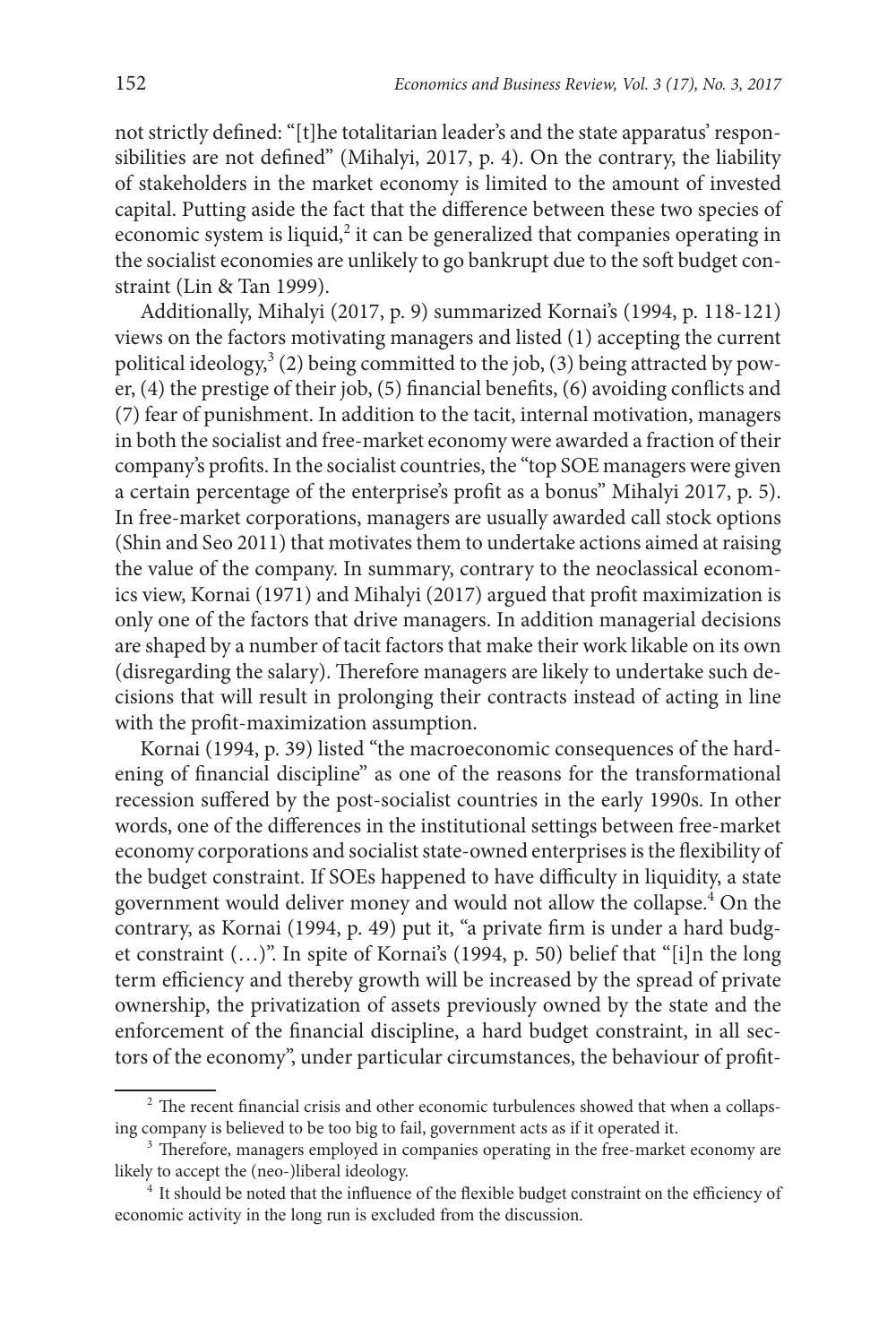maximizing companies can create macroeconomic turbulence. In this case, if managers choose a strategy that produces a steady level of profits and a very unlikely chance of collapse (called by Taleb (2010) the black swan), their behaviour can potentially be a disequilibrium mechanism. Companies governed in this way are profitable as long as the rare event occurs. A notable example of such a disequilibrium mechanism is the case of AIG that, before the 2007- 2008 financial crisis, produced a fraction of profit selling CDS (credit-default swaps). The strategy is secure and profitable unless the house-market bubble explodes (Stulz, 2010).

As Soros (1994, p. 27) indicated over twenty years ago, "[e]conomic theory is devoted to the study of equilibrium positions [because] [i]t allows us to focus on the final outcome rather than on the process that leads up to it"*.* In spite of a few exceptions focusing on economics, the emphasis of the mainstream economics is put on analyzing the state of equilibrium. This viewpoint can be exemplified with the neoclassical synthesis that "was not really a synthesis of neoclassical with Keynesian ideas (as it purported to be) but merely the reassertion of the neoclassical framework with the addition of some Keynesian "macro" terminology" (Davidson, 1990, p. 151). Even the Keynesian economics, a theory established as a response to the Great Recession, has little to say about the causes of recession and, on the contrary, focuses on stimulating economic policy.5 For instance, Krugman (2009) indicated the lack of considerations focused on crisis and the mechanisms promoting crisis in economics: "this romanticized and sanitized vision of the economy led most economists to ignore all the things that can go wrong. They turned a blind eye to the limitations of human rationality that often lead to bubbles and busts; to the problem of institutions that run amok; to the imperfections of markets (…)" (p. 2). Even the recent analyses focusing on disequilibrium looked for the causes of recession in line with the Keynesian views, indicating, for example, the lack of access to bank loans and unequal income distribution (Gebremeskel (2017) or, as usual, the disequilibrium between the demand for, and supply of, money*.* Contrary to the current practice of macroeconomists, analyzing the mechanisms that take economies out of the equilibrium state is unavoidable if economics is expected to deliver applicable and effective countermeasures<sup>6</sup> that are aimed not only at intervening when the levels of demand are insufficient, but setting up the institutional environment promoting a constant growth.

<sup>5</sup> It should be noted that the Keynesian theory states that economic crises and recessions are caused by an insufficient level of demand caused by the investment-saving imbalances, but the underlying causal mechanisms were not considered in detail. For instance, Farmer (2012) delivered evidence according to which the 2008 crisis was triggered by a decline of house prices, but did not ask the question about the causes of the bubble.

 $6$  Cf. (Grüne-Yanoff 2016; Maziarz 2017) for arguments as to why delivering the mechanistic evidence instead of correlational or functional analysis is essential for identifying recessionary causal factors and effective policy making.